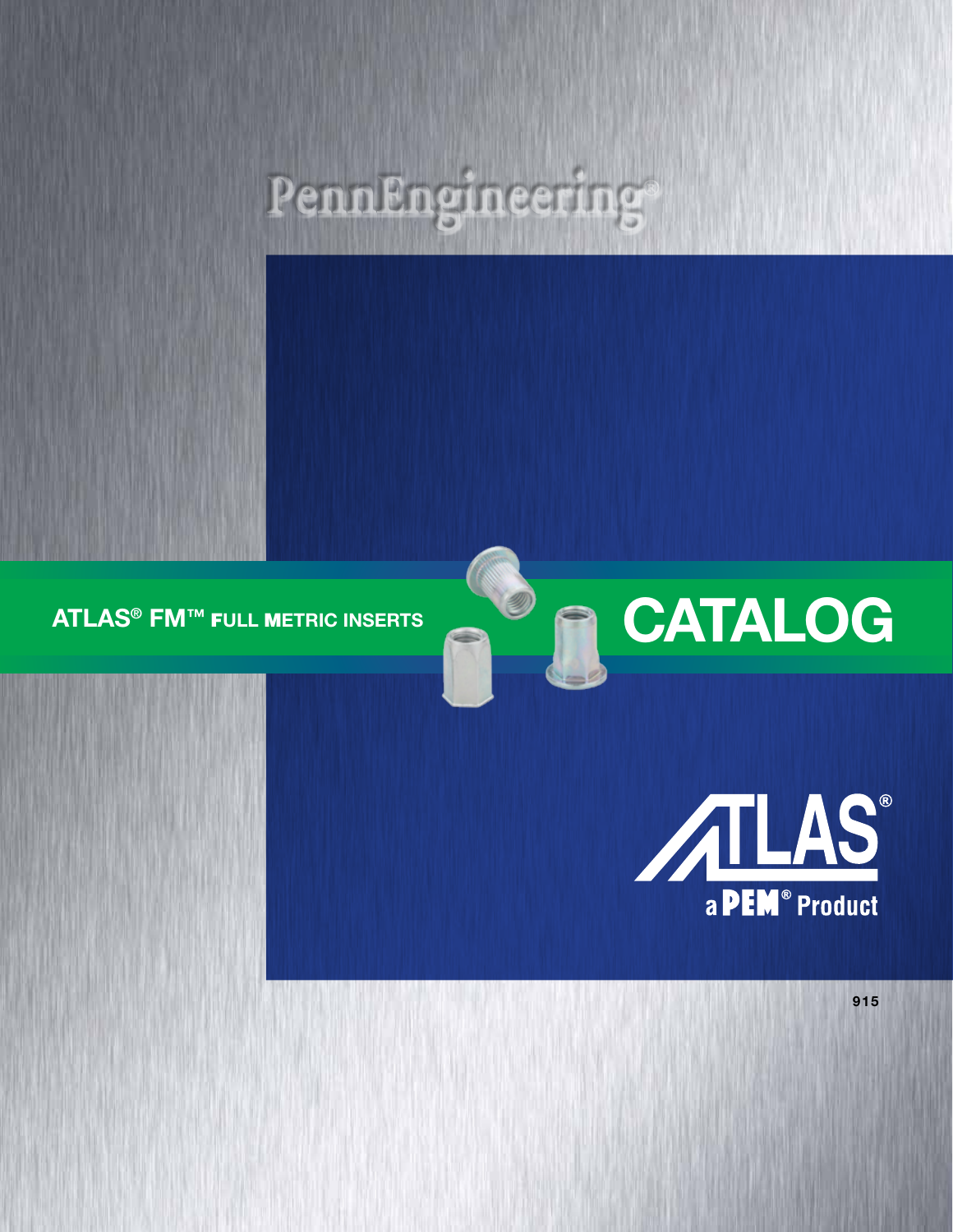ATLAS<sup>®</sup> FM<sup>™</sup> metric blind threaded inserts offer ideal solutions for "blind" attachment applications where only one side of a panel is accessible for assembly. These inserts install quickly and easily from the accessible "front" side with only a single mating screw required to complete final component attachment. These fasteners are ideally suited for tubing, extrusion, and other similar types of single sided applications.

- *Install into metric size round or hex holes.*
- *Available in thread sizes M3 to M10.*
- *Available in a variety of head styles: Flat, thin, and countersunk.*
- *Available in a variety of body types: Round (smooth and knurled), half hex, and full hex.*
- *Available in a variety of materials: Steel, stainless steel, aluminum, and brass.*



### **PART NUMBER KEY**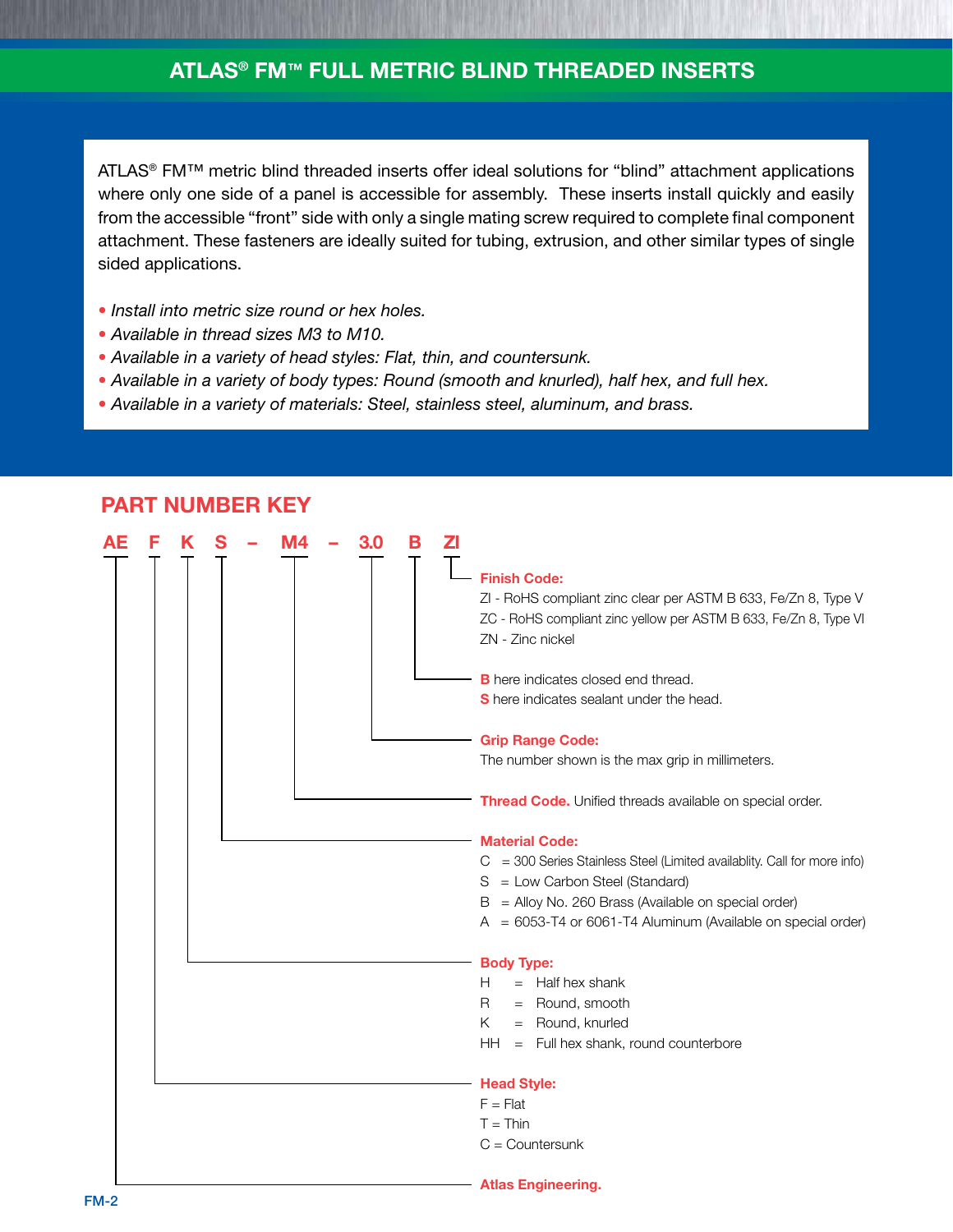### **INDEX**

### **Full Metric Blind Threaded Inserts**

|                                  | <b>TYPE AEFR - FLAT HEAD ROUND BODY</b><br>• Flat head design for high load applications.                                                                                                 | 4              |
|----------------------------------|-------------------------------------------------------------------------------------------------------------------------------------------------------------------------------------------|----------------|
|                                  | <b>TYPE AETR - THIN HEAD ROUND BODY</b><br>• Allows near-flush installations with no need for special hole preparations.                                                                  | 4              |
|                                  | <b>TYPE AEFK - FLAT HEAD KNURLED ROUND BODY</b><br>• Flat head design for high load applications.<br>• Knurled body for high torque applications.                                         | 5              |
|                                  | TYPE AETK - THIN HEAD KNURLED ROUND BODY<br>• Allows near-flush installations with no need for special hole preparations.<br>• Knurled body for high torque applications.                 | 5              |
|                                  | TYPE AEFH - FLAT HEAD SEMIHEX BODY HEX COUNTERBORE<br>• Flat head design for high load applications.<br>• Semihex body for improved torque-out resistance.                                | 6              |
|                                  | TYPE AETH - THIN HEAD SEMIHEX BODY HEX COUNTERBORE<br>• Allows near-flush installations with no need for special hole preparations.<br>• Semihex body for improved torque-out resistance. | 6              |
|                                  | <b>TYPE AEFHH - FLAT HEAD HEX BODY ROUND COUNTERBORE</b><br>• Flat head design for high load applications.<br>• Full hex feature for high torque applications.                            | 7              |
|                                  | TYPE AETHH - THIN HEAD HEX BODY ROUND COUNTERBORE<br>• Allows near-flush installations with no need for special hole preparations.<br>• Full hex feature for high torque applications.    | $\overline{7}$ |
|                                  | <b>TYPE AECR - COUNTERSUNK HEAD ROUND BODY</b><br>• Countersunk head allows insert to be installed flush with sheet surface.                                                              | 8              |
|                                  | TYPE AECK - COUNTERSUNK HEAD KNURLED ROUND BODY<br>• Countersunk head allows insert to be installed flush with sheet surface.<br>Knurled body for high torque applications.               | 8              |
|                                  | <b>Material and Finish Specifications</b>                                                                                                                                                 | 9              |
| <b>ATLAS Tool Selector Guide</b> |                                                                                                                                                                                           | 9              |
| <b>Tooling and Installation</b>  |                                                                                                                                                                                           | $10 - 12$      |
| <b>Value Added Options</b>       |                                                                                                                                                                                           | 12             |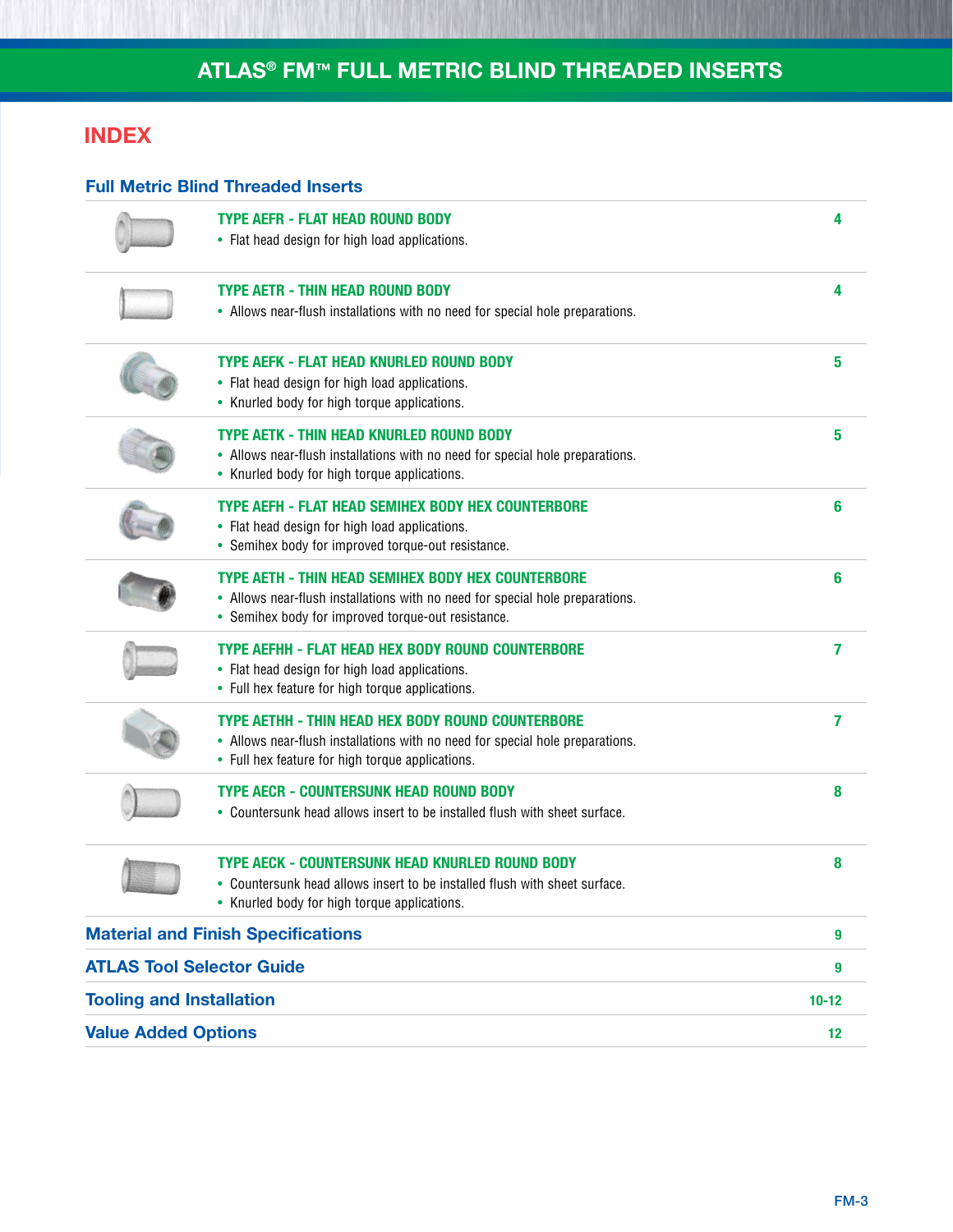### **TYPE AEFR - FLAT HEAD ROUND BODY**











*All dimensions are in millimeters.*

| <b>Thread</b>          | <b>Type</b>  |               | <b>Open</b> |            |            |            |           |            |            | <b>Closed</b> |            |           | <b>Hole Size</b>          |
|------------------------|--------------|---------------|-------------|------------|------------|------------|-----------|------------|------------|---------------|------------|-----------|---------------------------|
| Size x<br><b>Pitch</b> | <b>Steel</b> | Grip<br>Range | А<br>±0.25  | в<br>±0.25 | c<br>±0.13 | ØD<br>Max. | M<br>Ref. | А<br>±0.25 | в<br>±0.25 | C<br>±0.13    | ØD<br>Max. | M<br>Ref. | <b>In Sheet</b><br>$+0.1$ |
| M3 X 0.5               | <b>AEFRS</b> | $0.5 - 2.0$   | 9.75        | 8          | 0.75       | 5          | 6.00      | 14.1       | 8          | 0.75          | 5          | 10.35     | 5                         |
| $M4 \times 0.7$        | <b>AEFRS</b> | $0.5 - 2.5$   | 10.75       | 9          | 0.75       | 6          | 6.15      | 16.6       | 9          | 0.75          | 6          | 12.00     | 6                         |
| $M5 \times 0.8$        | <b>AEFRS</b> | $0.5 - 3.0$   | 12.00       | 10         | 1.0        | 7          | 6.55      | 18.0       | 10         | 1.0           | ⇁          | 12.55     | 7                         |
|                        |              | $3.0 - 5.5$   | 14.50       |            |            |            |           | 20.5       |            |               |            |           |                           |
| $M6 \times 1$          | <b>AEFRS</b> | $0.5 - 3.0$   | 14.50       | 13         | 1.5        | 9          | 8.35      | 22.4       | 13         | 1.5           | 9          | 16.25     | 9                         |
|                        |              | $3.0 - 5.5$   | 17.00       |            |            |            |           | 24.9       |            |               |            |           |                           |
| M8 x 1.25              | <b>AEFRS</b> | $0.5 - 3.0$   | 16.00       | 16         | 1.5        | 11         | 9.15      | 24.8       | 16         | 1.5           | 11         | 17.95     | 11                        |
|                        |              | $3.0 - 5.5$   | 18.50       |            |            |            |           | 27.3       |            |               |            |           |                           |
| $M10 \times 1.5$       | <b>AEFRS</b> | $0.7 - 3.5$   | 19.75       | 19         | 2.25       | 13         | 11.70     | 31.4       | 19         | 2.25          | 13         | 23.35     | 13                        |

### **TYPE AETR - THIN HEAD ROUND BODY**









**M**

**M**

MMMMM

**A**



*All dimensions are in millimeters.*

| <b>Thread</b>          | <b>Type</b>  |               |            |            | <b>Open</b> |            |           |            |            | <b>Closed</b> |            |           | <b>Hole Size</b>          |
|------------------------|--------------|---------------|------------|------------|-------------|------------|-----------|------------|------------|---------------|------------|-----------|---------------------------|
| Size x<br><b>Pitch</b> | <b>Steel</b> | Grip<br>Range | A<br>±0.25 | B<br>±0.25 | C<br>±0.13  | ØD<br>Max. | M<br>Ref. | А<br>±0.25 | B<br>±0.25 | C<br>±0.13    | ØD<br>Max. | M<br>Ref. | <b>In Sheet</b><br>$+0.1$ |
| M3 X 0.5               | <b>AETRS</b> | $0.5 - 2.0$   | 10.05      | 5.5        | 0.46        | 5          | 6.30      | 14.40      | 5.5        | 0.46          | 5          | 10.65     | 5                         |
| $M4 \times 0.7$        | <b>AETRS</b> | $0.5 - 2.5$   | 11.10      | 6.6        | 0.46        | 6          | 6.50      | 16.95      | 6.6        | 0.46          | 6          | 12.35     | 6                         |
| $M5 \times 0.8$        | <b>AETRS</b> | $0.5 - 3.0$   | 12.40      | 7.7        | 0.46        | 7          | 6.95      | 18.40      | 7.7        | 0.46          | 7          | 12.95     | 7                         |
|                        |              | $3.0 - 5.5$   | 14.90      |            |             |            |           | 20.90      |            |               |            |           |                           |
| $M6 \times 1$          | <b>AETRS</b> | $0.5 - 3.0$   | 14.90      | 10         | 0.50        | 9          | 8.75      | 22.80      | 10         | 0.50          | 9          | 16.65     | 9                         |
|                        |              | $3.0 - 5.5$   | 17.40      |            |             |            |           | 25.30      |            |               |            |           |                           |
| M8 x 1.25              | <b>AETRS</b> | $0.5 - 3.0$   | 16.50      | 12         | 0.63        | 11         | 9.65      | 25.30      | 12         | 0.63          | 11         | 18.45     | 11                        |
|                        |              | $3.0 - 5.5$   | 19.00      |            |             |            |           | 27.80      |            |               |            |           |                           |
| $M10 \times 1.5$       | <b>AETRS</b> | $0.7 - 3.5$   | 20.30      | 14.2       | 0.74        | 13         | 12.25     | 31.95      | 14.2       | 0.74          | 13         | 23.90     | 13                        |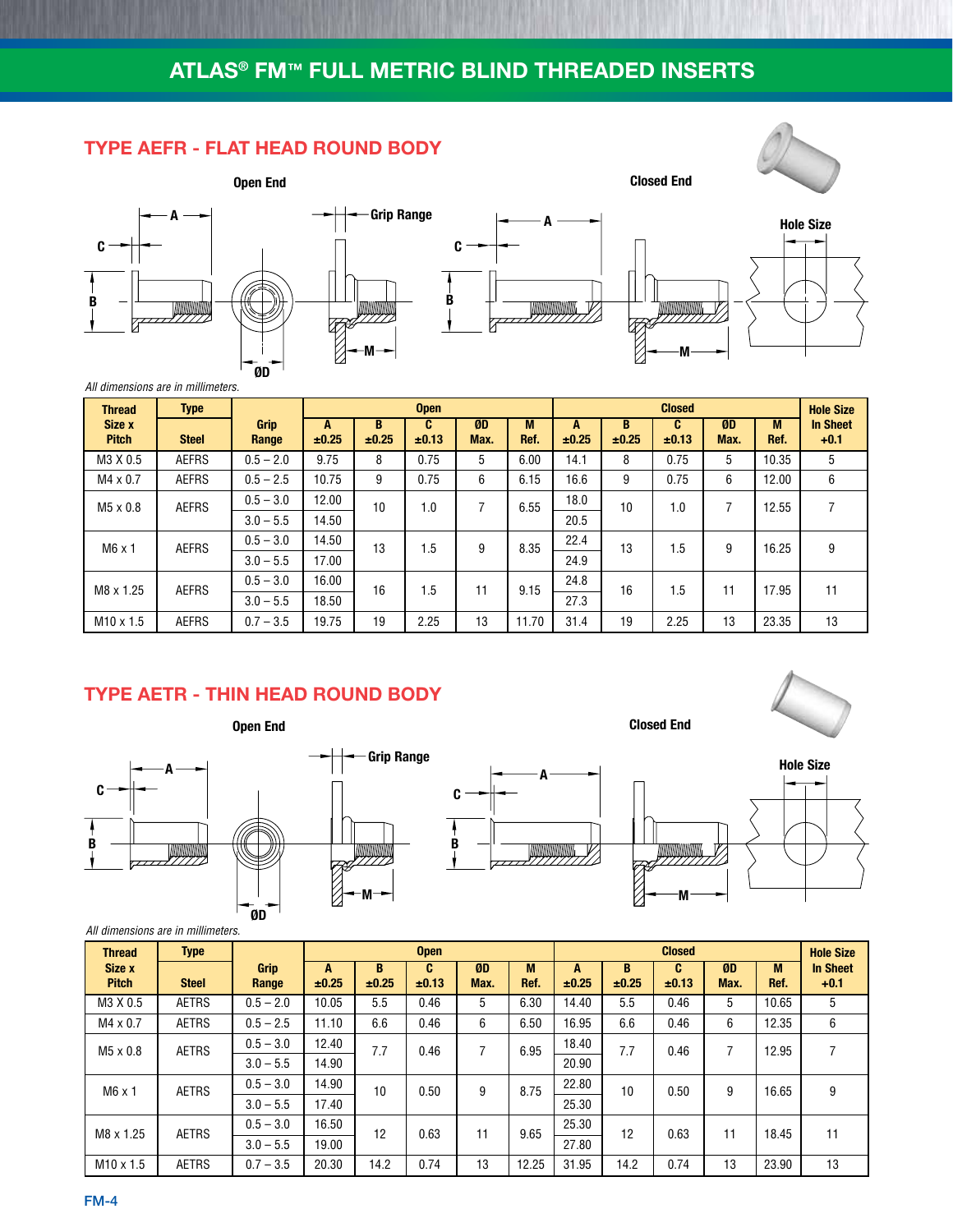**Open End Closed End**

### **TYPE AEFK - FLAT HEAD KNURLED ROUND BODY**





*All dimensions are in millimeters.*

| <b>Thread</b>          | <b>Type</b>  |               |            |            | <b>Open</b> |            |           |            |            | <b>Closed</b> |            |           | <b>Hole Size</b>          |
|------------------------|--------------|---------------|------------|------------|-------------|------------|-----------|------------|------------|---------------|------------|-----------|---------------------------|
| Size x<br><b>Pitch</b> | <b>Steel</b> | Grip<br>Range | A<br>±0.25 | в<br>±0.25 | C<br>±0.13  | ØD<br>Max. | M<br>Ref. | А<br>±0.25 | B<br>±0.25 | C<br>±0.13    | ØD<br>Max. | М<br>Ref. | <b>In Sheet</b><br>$+0.1$ |
| M3 X 0.5               | <b>AEFKS</b> | $0.5 - 2.0$   | 9.75       | 8          | 0.75        | 5          | 6.00      | 14.1       | 8          | 0.75          | 5          | 10.35     | 5                         |
| $M4 \times 0.7$        | <b>AEFKS</b> | $0.5 - 2.5$   | 10.75      | 9          | 0.75        | 6          | 6.15      | 16.6       | 9          | 0.75          | 6          | 12.00     | 6                         |
| $M5 \times 0.8$        | <b>AEFKS</b> | $0.5 - 3.0$   | 12.00      | 10         | 1.0         | 6.98       | 7.55      | 18.0       | 10         | 1.0           | 6.98       | 13.55     |                           |
|                        |              | $3.0 - 5.5$   | 14.50      |            |             |            | 6.55      | 20.5       |            |               |            | 12.35     |                           |
| $M6 \times 1$          | <b>AEFKS</b> | $0.5 - 3.0$   | 14.50      | 13         | $.5\,$      | 8.98       | 8.35      | 22.4       | 13         | 1.5           | 8.98       | 17.75     | 9                         |
|                        |              | $3.0 - 5.5$   | 17.00      |            |             |            | 8.55      | 24.9       |            |               |            | 16.95     |                           |
| M8 x 1.25              | <b>AEFKS</b> | $0.5 - 3.0$   | 16.00      | 16         | .5          | 10.98      | 11.15     | 24.8       | 16         | 1.5           | 11         | 17.95     | 11                        |
|                        |              | $3.0 - 5.5$   | 18.50      |            |             |            | 11.35     | 27.3       |            |               |            |           |                           |
| $M10 \times 1.5$       | <b>AEFKS</b> | $0.7 - 3.5$   | 19.75      | 19         | 2.25        | 12.98      | 13.95     | 31.4       | 19         | 2.25          | 13         | 23.35     | 13                        |

### **TYPE AETK - THIN HEAD KNURLED ROUND BODY**

**Open End Closed End**

**ØD**







**in** 





#### *All dimensions are in millimeters.*

| <b>Thread</b>          | <b>Type</b>  |               | <b>Open</b> |            |            |            |           |            | <b>Closed</b> |            |            | <b>Hole Size</b> |                           |
|------------------------|--------------|---------------|-------------|------------|------------|------------|-----------|------------|---------------|------------|------------|------------------|---------------------------|
| Size x<br><b>Pitch</b> | <b>Steel</b> | Grip<br>Range | A<br>±0.25  | В<br>±0.25 | C<br>±0.13 | ØD<br>Max. | M<br>Ref. | Α<br>±0.25 | B<br>±0.25    | C<br>±0.13 | ØD<br>Max. | М<br>Ref.        | <b>In Sheet</b><br>$+0.1$ |
| M3 X 0.5               | <b>AETKS</b> | $0.5 - 2.0$   | 10.05       | 5.5        | 0.46       | 4.98       | 6.30      | 14.40      | 5.5           | 0.46       | 5          | 10.65            | 5                         |
| $M4 \times 0.7$        | <b>AETKS</b> | $0.5 - 2.5$   | 11.10       | 6.6        | 0.46       | 5.98       | 6.40      | 16.95      | 6.6           | 0.46       | 6          | 12.35            | 6                         |
| $M5 \times 0.8$        | <b>AETKS</b> | $0.5 - 3.0$   | 12.40       | 7.7        | 0.46       | 6.98       | 7.55      | 18.40      | 7.7           | 0.46       | 6.98       | 12.95            |                           |
|                        |              | $3.0 - 5.5$   | 14.90       |            |            |            | 6.95      | 20.90      |               |            |            |                  |                           |
| $M6 \times 1$          | <b>AETKS</b> | $0.5 - 3.0$   | 14.90       | 10         | 0.50       | 8.98       | 7.85      | 22.80      | 10            | 0.50       | 8.98       | 16.65            | 9                         |
|                        |              | $3.0 - 5.5$   | 17.40       |            |            |            | 8.75      | 25.30      |               |            |            |                  |                           |
| M8 x 1.25              | <b>AETKS</b> | $0.5 - 3.0$   | 16.50       | 12         | 0.63       | 10.98      | 10.65     | 25.30      | 12            | 0.63       | 11         | 18.45            | 11                        |
|                        |              | $3.0 - 5.5$   | 19.00       |            |            |            | 9.65      | 27.80      |               |            |            |                  |                           |
| $M10 \times 1.5$       | <b>AETKS</b> | $0.7 - 3.5$   | 20.30       | 14.2       | 0.74       | 12.98      | 12.95     | 31.95      | 14.2          | 0.74       | 13         | 23.90            | 13                        |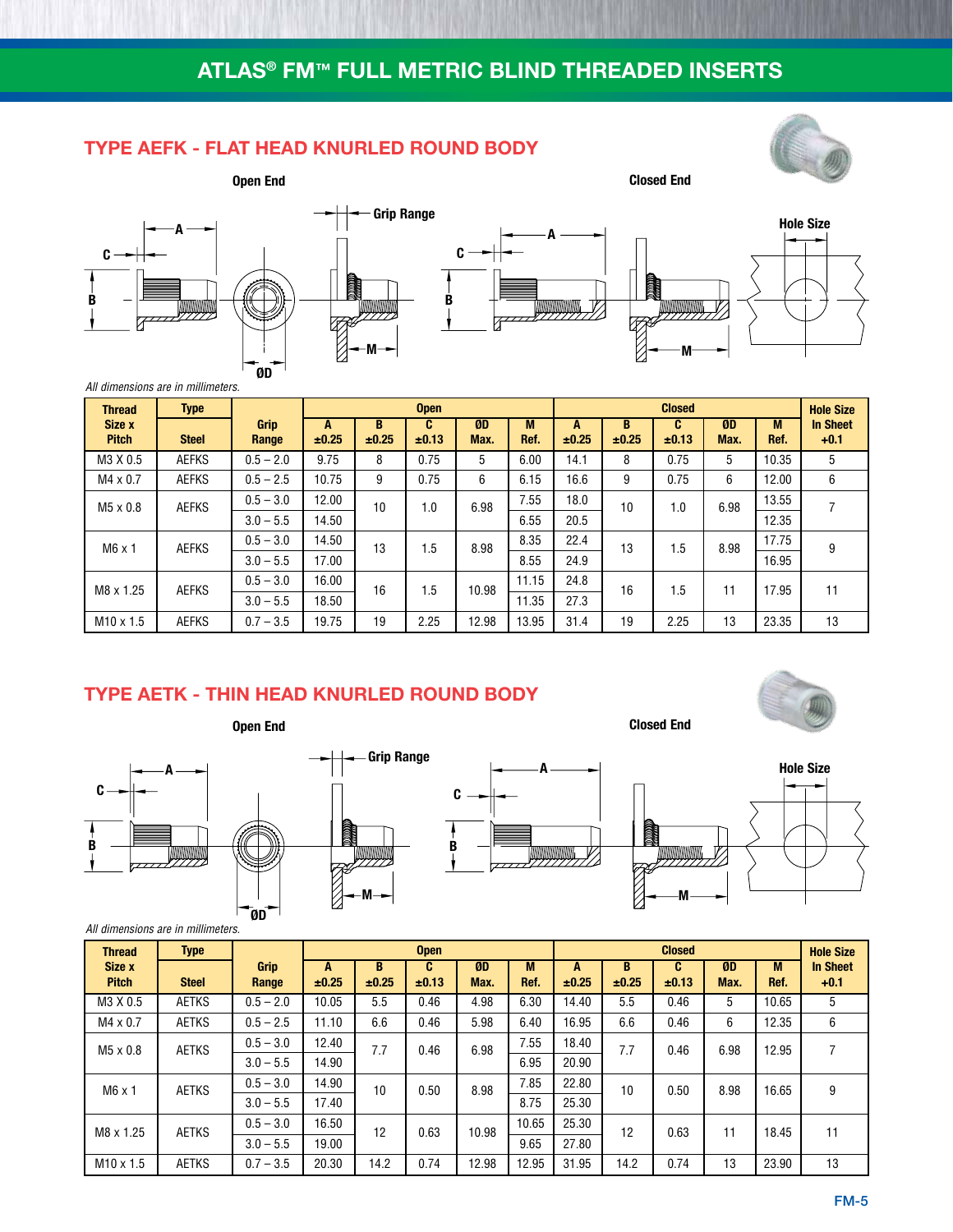**C**

**B**

### **TYPE AEFH - FLAT HEAD SEMIHEX BODY HEX COUNTERBORE**





**Open End Closed End**

**A**

mmmm



*Transform round holes to hexagonal holes. See RIV990 and RIV991 tools on page 11.*

*All dimensions are in millimeters.*

| <b>Thread</b>          | <b>Type</b>  |               |            |            | <b>Open</b> |            |           |            |            | <b>Closed</b> |            |           | <b>Hex</b>                 |
|------------------------|--------------|---------------|------------|------------|-------------|------------|-----------|------------|------------|---------------|------------|-----------|----------------------------|
| Size x<br><b>Pitch</b> | <b>Steel</b> | Grip<br>Range | A<br>±0.25 | в<br>±0.25 | C.<br>±0.13 | ØD<br>Max. | M<br>Ref. | A<br>±0.25 | B<br>±0.25 | C.<br>±0.13   | ØD<br>Max. | M<br>Ref. | <b>Hole Size</b><br>$+0.1$ |
| M3 X 0.5               | <b>AEFHS</b> | $0.5 - 2.0$   | 9.75       | 8          | 0.75        | 5          | 6.00      | 14.1       | 8          | 0.75          | 5          | 10.35     | 5                          |
| $M4 \times 0.7$        | <b>AEFHS</b> | $0.5 - 2.5$   | 10.75      | 9          | 0.75        | 6          | 6.20      | 16.6       | 9          | 0.75          | 6          | 11.50     | 6                          |
| $M5 \times 0.8$        | <b>AEFHS</b> | $0.5 - 3.0$   | 12.00      | 10         | 1.0         | 6.98       | 7.55      | 18.0       | 10         | 1.0           | 6.98       | 13.55     |                            |
|                        |              | $3.0 - 5.5$   | 14.50      |            |             |            | 6.55      | 20.5       |            |               |            | 12.55     |                            |
| $M6 \times 1$          | <b>AEFHS</b> | $0.5 - 3.0$   | 14.50      | 13         | 1.5         | 8.98       | 7.85      | 22.4       | 13         | 1.5           | 8.98       | 17.75     | 9                          |
|                        |              | $3.0 - 5.5$   | 17.00      |            |             |            | 8.75      | 24.9       |            |               |            | 16.95     |                            |
| M8 x 1.25              | <b>AEFHS</b> | $0.5 - 3.0$   | 16.00      | 16         | 1.5         | 10.98      | 11.15     | 24.8       | 16         | 1.5           | 11         | 17.95     | 11                         |
|                        |              | $3.0 - 5.5$   | 18.50      |            |             |            | 11.35     | 27.3       |            |               |            |           |                            |
| $M10 \times 1.5$       | <b>AEFHS</b> | $0.7 - 3.5$   | 19.75      | 19         | 2.25        | 13         | 11.70     | 31.4       | 19         | 2.25          | 13         | 23.35     | 13                         |

**C**

### **TYPE AETH - THIN HEAD SEMIHEX BODY HEX COUNTERBORE**









*All dimensions are in millimeters.*

| <b>Thread</b>          | <b>Type</b>  |                      |            |            | <b>Open</b> |            |           |            |            | <b>Closed</b> |            |           | <b>Hex</b>                 |
|------------------------|--------------|----------------------|------------|------------|-------------|------------|-----------|------------|------------|---------------|------------|-----------|----------------------------|
| Size x<br><b>Pitch</b> | <b>Steel</b> | <b>Grip</b><br>Range | A<br>±0.25 | B<br>±0.25 | C<br>±0.13  | ØD<br>Max. | M<br>Ref. | A<br>±0.25 | B<br>±0.25 | C<br>±0.13    | ØD<br>Max. | M<br>Ref. | <b>Hole Size</b><br>$+0.1$ |
| M3 X 0.5               | <b>AETHS</b> | $0.5 - 2.0$          | 10.05      | 5.5        | 0.46        | 5          | 6.30      | 14.40      | 5.5        | 0.46          | 5          | 10.60     | 5                          |
| $M4 \times 0.7$        | <b>AETHS</b> | $0.5 - 2.5$          | 11.10      | 6.6        | 0.46        | 5.98       | 6.50      | 16.95      | 6.6        | 0.46          | 6          | 12.30     | 6                          |
| $M5 \times 0.8$        | <b>AETHS</b> | $0.5 - 3.0$          | 12.40      | 7.7        | 0.46        | 6.98       | 7.55      | 18.40      | 7.7        | 0.46          | 6.98       | 12.90     | 7                          |
|                        |              | $3.0 - 5.5$          | 14.90      |            |             |            | 6.95      | 20.90      |            |               |            |           |                            |
| $M6 \times 1$          | <b>AETHS</b> | $0.5 - 3.0$          | 14.90      | 10         | 0.50        | 8.98       | 7.85      | 22.80      | 10         | 0.50          | 8.98       | 16.60     | 9                          |
|                        |              | $3.0 - 5.5$          | 17.40      |            |             |            | 8.75      | 25.30      |            |               |            |           |                            |
| M8 x 1.25              | <b>AETHS</b> | $0.5 - 3.0$          | 16.50      | 12         | 0.63        | 10.98      | 10.65     | 25.30      | 12         | 0.63          | 11         | 18.40     | 11                         |
|                        |              | $3.0 - 5.5$          | 19.00      |            |             |            | 9.65      | 27.80      |            |               |            |           |                            |
| $M10 \times 1.5$       | <b>AETHS</b> | $0.7 - 3.5$          | 20.30      | 14.2       | 0.74        | 13         | 12.25     | 31.95      | 14.2       | 0.74          | 13         | 23.90     | 13                         |

**ØD A**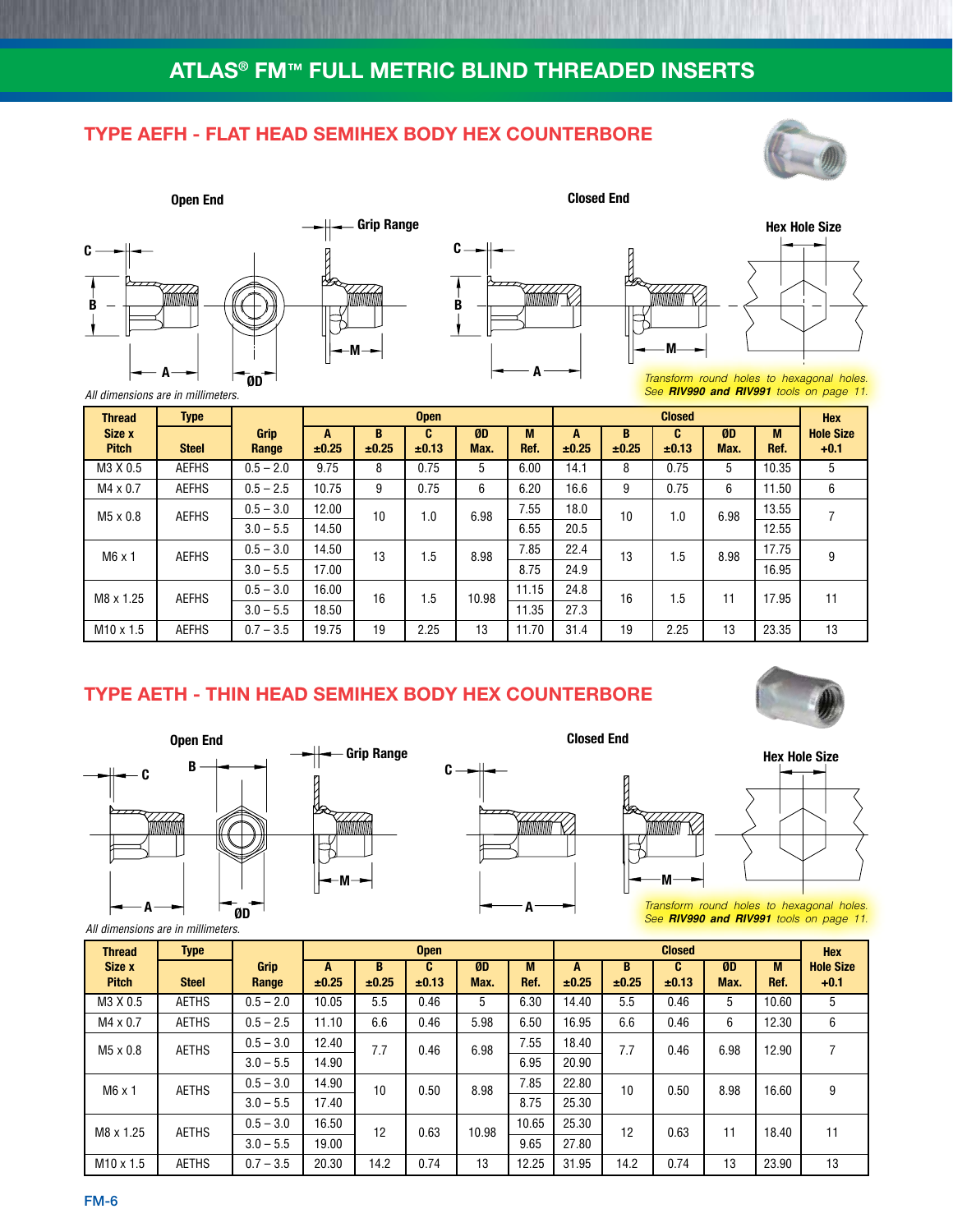**C**

### **TYPE AEFHH - FLAT HEAD HEX BODY ROUND COUNTERBORE**





**Open End Closed End**



*All dimensions are in millimeters.*

*Transform round holes to hexagonal holes. See RIV990 and RIV991 tools on page 11.*

| <b>Thread</b>          | <b>Type</b>   |                      |            | <b>Open</b> |            |                |           |            |            | <b>Closed</b> |            |           | <b>Hex</b>                 |
|------------------------|---------------|----------------------|------------|-------------|------------|----------------|-----------|------------|------------|---------------|------------|-----------|----------------------------|
| Size x<br><b>Pitch</b> | <b>Steel</b>  | <b>Grip</b><br>Range | A<br>±0.25 | B<br>±0.25  | C<br>±0.13 | ØD<br>Max.     | M<br>Ref. | A<br>±0.25 | B<br>±0.25 | C.<br>±0.13   | ØD<br>Max. | M<br>Ref. | <b>Hole Size</b><br>$+0.1$ |
| M3 X 0.5               | <b>AEFHHS</b> | $0.5 - 2.0$          | 9.75       | 8           | 0.75       | 5              | 6.00      | 14.1       | 8          | 0.75          | 5          | 10.35     | 5                          |
| $M4 \times 0.7$        | <b>AEFHHS</b> | $0.5 - 2.5$          | 10.75      | 9           | 0.75       | 6              | 6.15      | 16.6       | 9          | 0.75          | 6          | 12.00     | 6                          |
| $M5 \times 0.8$        | <b>AEFHHS</b> | $0.5 - 3.0$          | 12.00      | 10          | 1.0        | $\overline{ }$ | 6.55      | 18.0       | 10         | 1.0           | 7          | 12.55     |                            |
|                        |               | $3.0 - 5.5$          | 14.50      |             |            |                |           | 20.5       |            |               |            |           |                            |
| $M6 \times 1$          | <b>AEFHHS</b> | $0.5 - 3.0$          | 14.50      | 13          | i.5        | 9              | 8.35      | 22.4       | 13         | 1.5           | 9          | 16.25     | 9                          |
|                        |               | $3.0 - 5.5$          | 17.00      |             |            |                |           | 24.9       |            |               |            |           |                            |
| M8 x 1.25              | <b>AEFHHS</b> | $0.5 - 3.0$          | 16.00      | 16          | $.5\,$     | 11             | 9.15      | 24.8       | 16         | 1.5           | 11         | 17.95     | 11                         |
|                        |               | $3.0 - 5.5$          | 18.50      |             |            |                |           | 27.3       |            |               |            |           |                            |
| $M10 \times 1.5$       | <b>AEFHHS</b> | $0.7 - 3.5$          | 19.75      | 19          | 2.25       | 13             | 11.70     | 31.4       | 19         | 2.25          | 13         | 23.35     | 13                         |

### **TYPE AETHH - THIN HEAD HEX BODY ROUND COUNTERBORE**

#### **Open End Closed End**









*Transform round holes to hexagonal holes. See RIV990 and RIV991 tools on page 11.*

| All dimensions are in millimeters. |  |  |
|------------------------------------|--|--|
|                                    |  |  |

| <b>Thread</b>          | <b>Type</b>   |               | <b>Open</b> |                 |            |            |           |            |            | <b>Closed</b> |            |           | <b>Hex</b>                 |
|------------------------|---------------|---------------|-------------|-----------------|------------|------------|-----------|------------|------------|---------------|------------|-----------|----------------------------|
| Size x<br><b>Pitch</b> | <b>Steel</b>  | Grip<br>Range | А<br>±0.25  | B<br>±0.25      | u<br>±0.13 | ØD<br>Max. | M<br>Ref. | А<br>±0.25 | в<br>±0.25 | u<br>±0.13    | ØD<br>Max. | M<br>Ref. | <b>Hole Size</b><br>$+0.1$ |
| M3 X 0.5               | <b>AETHHS</b> | $0.5 - 2.0$   | 10.05       | 5.5             | 0.46       | 5          | 6.30      | 14.40      | 5.5        | 0.46          | 5          | 10.65     | 5                          |
| $M4 \times 0.7$        | <b>AETHHS</b> | $0.5 - 2.5$   | 11.10       | 6.6             | 0.46       | 6          | 6.50      | 16.95      | 6.6        | 0.46          | 6          | 12.35     | 6                          |
| $M5 \times 0.8$        | <b>AETHHS</b> | $0.5 - 3.0$   | 12.45       | 7.7             | 0.60       | 6.98       | 8.05      | 18.45      | 7.7        | 0.46          | ⇁          | 13.00     |                            |
|                        |               | $3.0 - 5.5$   | 14.95       |                 |            |            | 7.00      | 20.95      |            |               |            |           |                            |
| $M6 \times 1$          | <b>AETHHS</b> | $0.5 - 3.0$   | 15.05       | 10 <sup>1</sup> | 0.75       | 8.98       | 9.35      | 22.95      | 10         | 0.50          | 9          | 16.80     | 9                          |
|                        |               | $3.0 - 5.5$   | 17.55       |                 |            |            | 8.90      | 25.45      |            |               |            |           |                            |
| M8 x 1.25              | <b>AETHHS</b> | $0.7 - 3.0$   | 16.60       | 12              | 0.80       | 10.98      | 10.65     | 25.40      | 12         | 0.63          | 11         | 18.55     | 11                         |
|                        |               | $3.0 - 5.5$   | 19.10       |                 |            |            | 9.75      | 27.90      |            |               |            |           |                            |
| $M10 \times 1.5$       | <b>AETHHS</b> | $0.7 - 3.5$   | 20.40       | 14.2            | 0.90       | 13         | 12.35     | 32.05      | 14.2       | 0.90          | 13         | 24.00     | 13                         |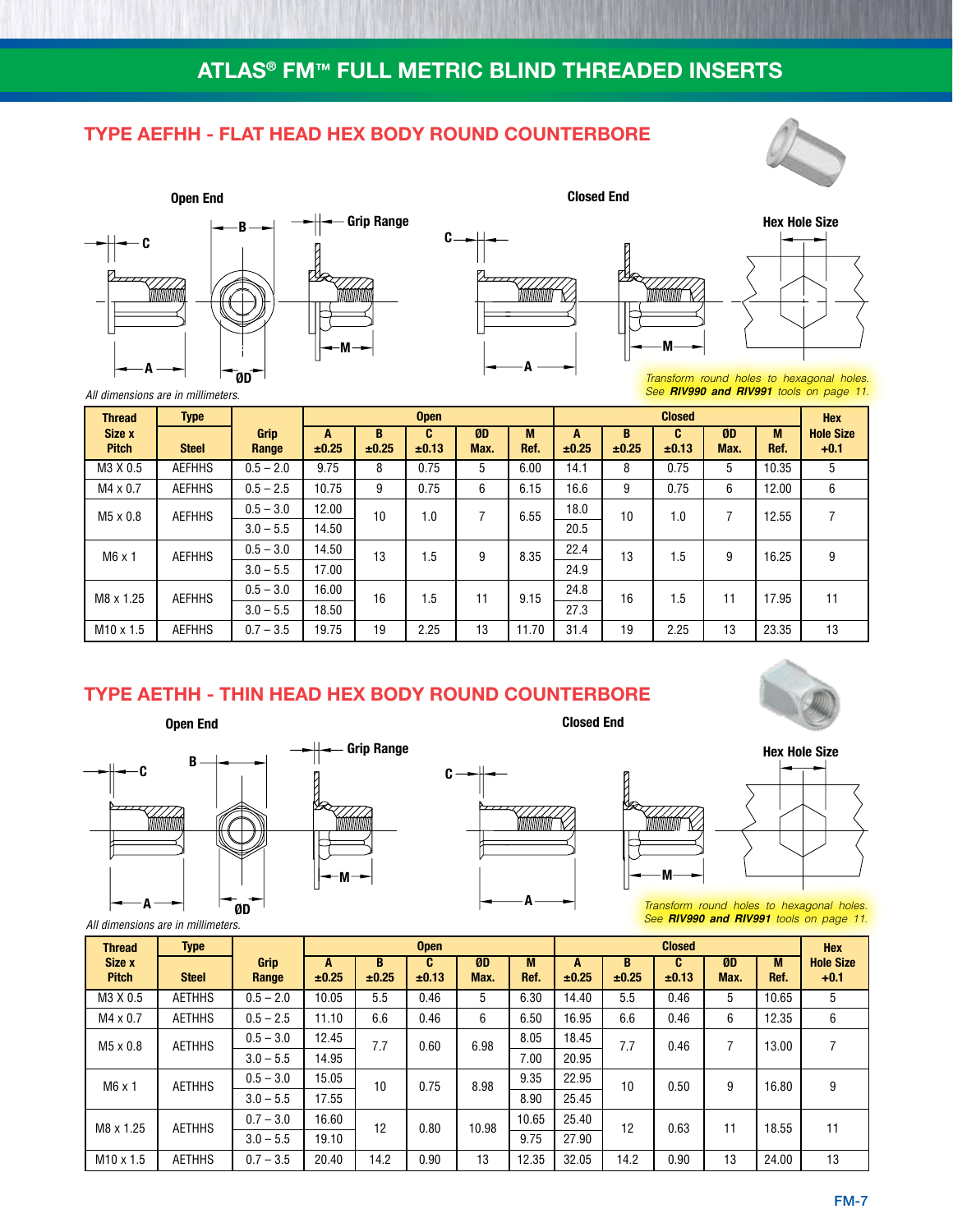#### **TYPE AECR - COUNTERSUNK HEAD ROUND BODY**



*All dimensions are in millimeters.*

| <b>Thread</b>          | <b>Type</b>  |               |            |            | <b>Open</b> |            |           |            |            | <b>Closed</b>   |            |           | <b>Hole Size</b>          |
|------------------------|--------------|---------------|------------|------------|-------------|------------|-----------|------------|------------|-----------------|------------|-----------|---------------------------|
| Size x<br><b>Pitch</b> | <b>Steel</b> | Grip<br>Range | A<br>±0.25 | В<br>±0.25 | C.<br>±0.13 | ØD<br>Max. | M<br>Ref. | A<br>±0.25 | В<br>±0.25 | C<br>$\pm 0.13$ | ØD<br>Max. | M<br>Ref. | <b>In Sheet</b><br>$+0.1$ |
| M3 X 0.5               | <b>AECRS</b> | $1.7 - 3.5$   | 1.25       | 7.2        | 1.4         | 5          | 6.00      | 15.6       | 7.2        | 1.4             | 5          | 10.35     | 5                         |
| $M4 \times 0.7$        | <b>AECRS</b> | $1.7 - 3.5$   | 11.5       | 8.2        | 1.4         | 6          | 5.90      | 17.6       | 8.2        | 1.4             | 6          | 12.00     | 6                         |
| $M5 \times 0.8$        | <b>AECRS</b> | $1.7 - 4.0$   | 13         | 9.4        | 1.5         |            | 6.55      | 19.0       | 9.4        | 1.5             |            | 12.55     | $\overline{7}$            |
|                        |              | $4.0 - 6.5$   | 16         |            |             |            | 7.05      | 21.5       |            |                 |            |           |                           |
| $M6 \times 1$          | <b>AECRS</b> | $1.7 - 4.5$   | 17         | 11.5       | 1.6         | 9          | 9.35      | 23.9       | 11.5       | 1.6             | 9          | 16.25     | 9                         |
|                        |              | $4.5 - 6.5$   | 19         |            |             |            |           | 25.9       |            |                 |            |           |                           |
| M8 x 1.25              | <b>AECRS</b> | $1.7 - 4.5$   | 19         | 13.5       | 1.6         | 11         | 10.65     | 26.3       | 13.5       | 1.6             | 11         | 17.95     | 11                        |
|                        |              | $4.5 - 6.5$   | 21         |            |             |            |           | 28.3       |            |                 |            |           |                           |
| $M10 \times 1.5$       | <b>AECRS</b> | $1.7 - 4.5$   | 21         | 15.5       | 1.6         | 13         | 11.95     | 32.4       | 15.5       | 1.6             | 13         | 23.35     | 13                        |

### **TYPE AECK - COUNTERSUNK HEAD KNURLED ROUND BODY**









**Hole Size**

#### *All dimensions are in millimeters.*

| <b>Thread</b>          | <b>Type</b>  |               |            |            | <b>Open</b> |            |           |            |            | <b>Closed</b> |            |           | <b>Hole Size</b>          |
|------------------------|--------------|---------------|------------|------------|-------------|------------|-----------|------------|------------|---------------|------------|-----------|---------------------------|
| Size x<br><b>Pitch</b> | <b>Steel</b> | Grip<br>Range | A<br>±0.25 | В<br>±0.25 | C<br>±0.13  | ØD<br>Max. | M<br>Ref. | А<br>±0.25 | B<br>±0.25 | C<br>±0.13    | ØD<br>Max. | M<br>Ref. | <b>In Sheet</b><br>$+0.1$ |
| M3 X 0.5               | <b>AECKS</b> | $1.7 - 3.5$   | 11.25      | 7.2        | 1.4         | 5          | 6.00      | 15.6       | 7.2        | 1.4           | 5          | 10.35     | 5                         |
| $M4 \times 0.7$        | <b>AECKS</b> | $1.7 - 3.5$   | 11.5       | 8.2        | 1.4         | 6          | 5.90      | 17.6       | 8.2        | 1.4           | 6          | 12.00     | 6                         |
| $M5 \times 0.8$        | <b>AECKS</b> | $1.7 - 4.0$   | 13         | 9.4        | 1.5         | ⇁          | 6.55      | 19.0       | 9.4        | 1.5           | 7          | 12.55     | 7                         |
|                        |              | $4.0 - 6.5$   | 16         |            |             |            | 7.05      | 21.5       |            |               |            |           |                           |
| $M6 \times 1$          | <b>AECKS</b> | $1.7 - 4.5$   | 17         | 11.5       | 1.6         | 9          | 9.35      | 23.9       | 11.5       | 1.6           | 9          | 16.25     | 9                         |
|                        |              | $4.5 - 6.5$   | 19         |            |             |            |           | 25.9       |            |               |            |           |                           |
| M8 x 1.25              | <b>AECKS</b> | $1.7 - 4.5$   | 19         | 13.5       | 1.6         | 11         | 10.65     | 26.3       | 13.5       | 1.6           | 11         | 17.95     | 11                        |
|                        |              | $4.5 - 6.5$   | 21         |            |             |            |           | 28.3       |            |               |            |           |                           |
| $M10 \times 1.5$       | <b>AECKS</b> | $1.7 - 4.5$   | 21         | 15.5       | 6.6         | 13         | 11.95     | 32.4       | 15.5       | 1.6           | 13         | 23.35     | 13                        |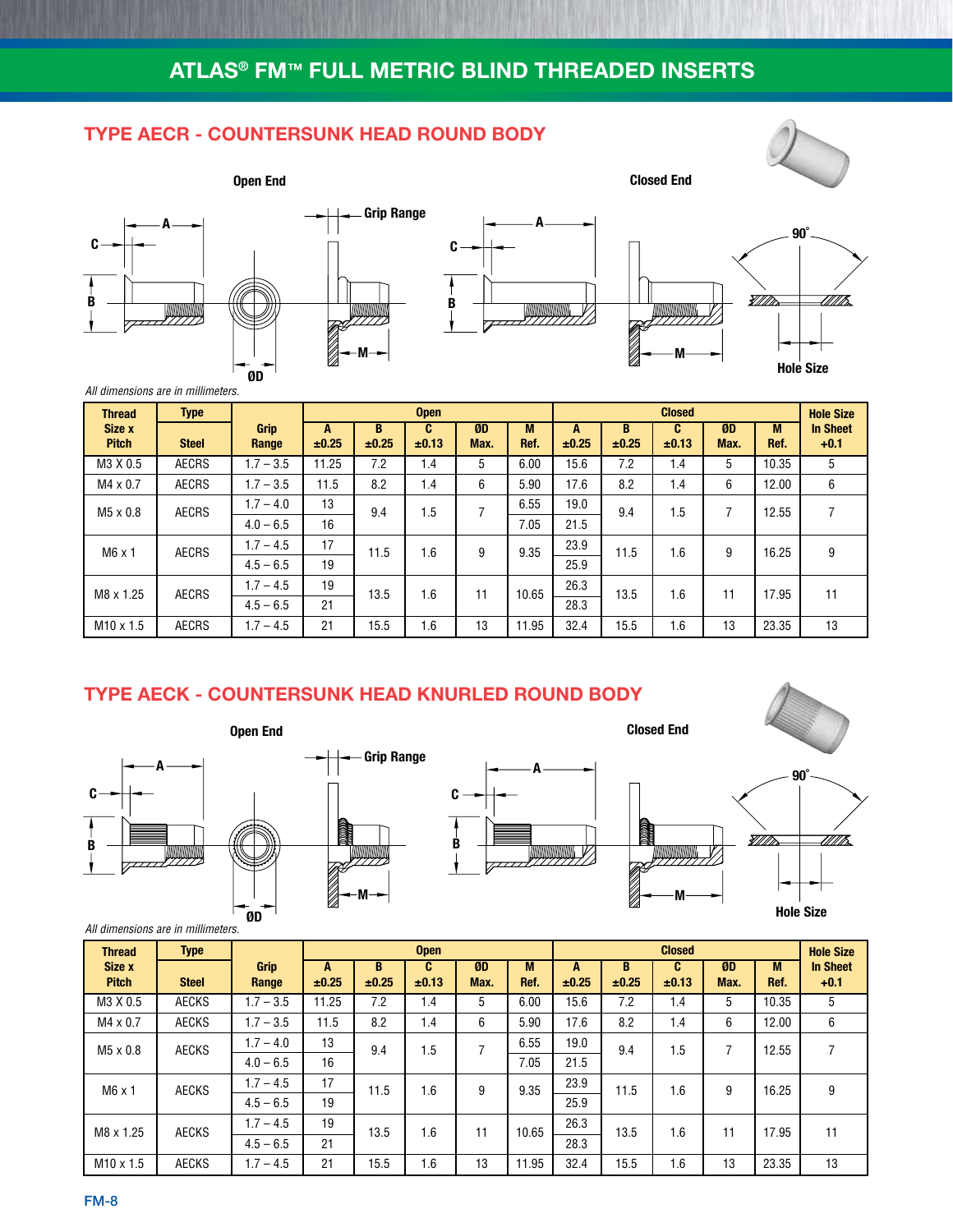#### **MATERIAL AND FINISH SPECIFICATIONS**

| <b>Code</b> | <b>Material</b>        | <b>Threads</b>                | <b>Standard Finish</b>                                      |  |  |
|-------------|------------------------|-------------------------------|-------------------------------------------------------------|--|--|
| А           | Aluminum               | Metric,<br>6H per ASME B1.13M | None                                                        |  |  |
| S           | Low Carbon Steel       | Metric,<br>6H per ASME B1.13M | RoHS compliant zinc clear per ASTM B 633,<br>Fe/Zn8, Type V |  |  |
| C           | <b>Stainless Steel</b> | Metric,<br>6H per ASME B1.13M | Passivated                                                  |  |  |
| B           | <b>Brass</b>           | Metric,<br>6H per ASME B1.13M | None                                                        |  |  |

### **ATLAS TOOL SELECTOR GUIDE**

Various applications may affect ATLAS insert installation. We recommend this tooling guide be used as a reference only. Please contact our ATLAS Customer Service department with questions regarding your specific installation tooling requirements.

*The installation tool can reliably install all material types.*

*The installation tool is rated for Steel, Aluminum, MONEL®, and Brass.*

*The installation tool conditions must be optimal for reliable installation. This combination of tool and insert is not recommended.*

#### **ATLAS® FM™ INSERTS**

| Insert<br>Type | <b>Thread</b><br><b>Size</b> | <b>RIV938</b> | <b>RIV939</b><br><b>RIV912</b> | <b>RIV942</b> | <b>RIV998V</b> | <b>RIV938S</b> | <b>RIV916</b> | <b>RIV916B</b> | <b>RIV790</b> | <b>RIV990</b> | <b>RIV991</b> |
|----------------|------------------------------|---------------|--------------------------------|---------------|----------------|----------------|---------------|----------------|---------------|---------------|---------------|
| <b>AEFM</b>    | #4-40, M3                    |               |                                |               |                |                |               |                |               |               |               |
| <b>AEFM</b>    | #6-32                        |               |                                |               |                |                |               |                |               |               |               |
| <b>AEFM</b>    | #8-32, M4                    |               |                                |               |                |                |               |                |               |               |               |
| <b>AEFM</b>    | #10, M5                      |               |                                |               |                |                |               |                |               |               |               |
| <b>AEFM</b>    | $1/4$ ", M6                  |               |                                |               |                |                |               |                |               |               |               |
| <b>AEFM</b>    | $5/16$ ", M8                 |               |                                |               |                |                |               |                |               |               |               |
| <b>AEFM</b>    | 3/8", M10                    |               |                                |               |                |                |               |                |               |               |               |
| <b>AEFM</b>    | 1/2", M12                    |               |                                |               |                |                |               |                |               |               |               |

#### **SUGGESTED ASSEMBLY TORQUE VALUES TO PRODUCE CORRESPONDING BOLT LOADS**

|                    | <b>SAE Grade 5 Bolts</b> |                   |                                  |               |                              |               |  |
|--------------------|--------------------------|-------------------|----------------------------------|---------------|------------------------------|---------------|--|
|                    | <b>Clamp Load</b>        | <b>Clamp Load</b> | <b>Assembly Torque (in lbs.)</b> |               | <b>Assembly Torque (Nom)</b> |               |  |
| <b>Thread Size</b> | (Ibs.)                   | (KN)              | <b>Dry</b>                       | <b>Plated</b> | Dry                          | <b>Plated</b> |  |
| #4-40 / M3         | 380                      | 1.69              | 8                                | 6             | 0.90                         | 0.68          |  |
| #6-32 / M3.5       | 580                      | 2.58              | 16                               | 12            | 1.81                         | 1.36          |  |
| #8-32 / M4         | 900                      | 4                 | 30                               | 22            | 3.39                         | 2.49          |  |
| #10-24             | 1120                     | 4.98              | 43                               | 32            | 4.86                         | 3.62          |  |
| #10-32 / M5        | 1285                     | 5.71              | 49                               | 36            | 5.54                         | 4.07          |  |
| $1/4 - 20 / M6$    | 2000                     | 8.89              | 96                               | 75            | 10.85                        | 8.48          |  |
| $1/4 - 28$         | 2300                     | 10.22             | 120                              | 86            | 13.56                        | 9.72          |  |
| $5/16 - 18 / M8$   | 3350                     | 14.89             | 204                              | 156           | 23.05                        | 17.63         |  |
| $5/16 - 24$        | 3700                     | 16.44             | 228                              | 168           | 25.76                        | 18.98         |  |
| $3/8 - 16 / M10$   | 4950                     | 21                | 360                              | 276           | 40.68                        | 31.19         |  |
| $3/8 - 24$         | 5600                     | 24.89             | 420                              | 300           | 47.46                        | 39.9          |  |

*MONEL ® is a registered trademark of Special Metals Corporation.*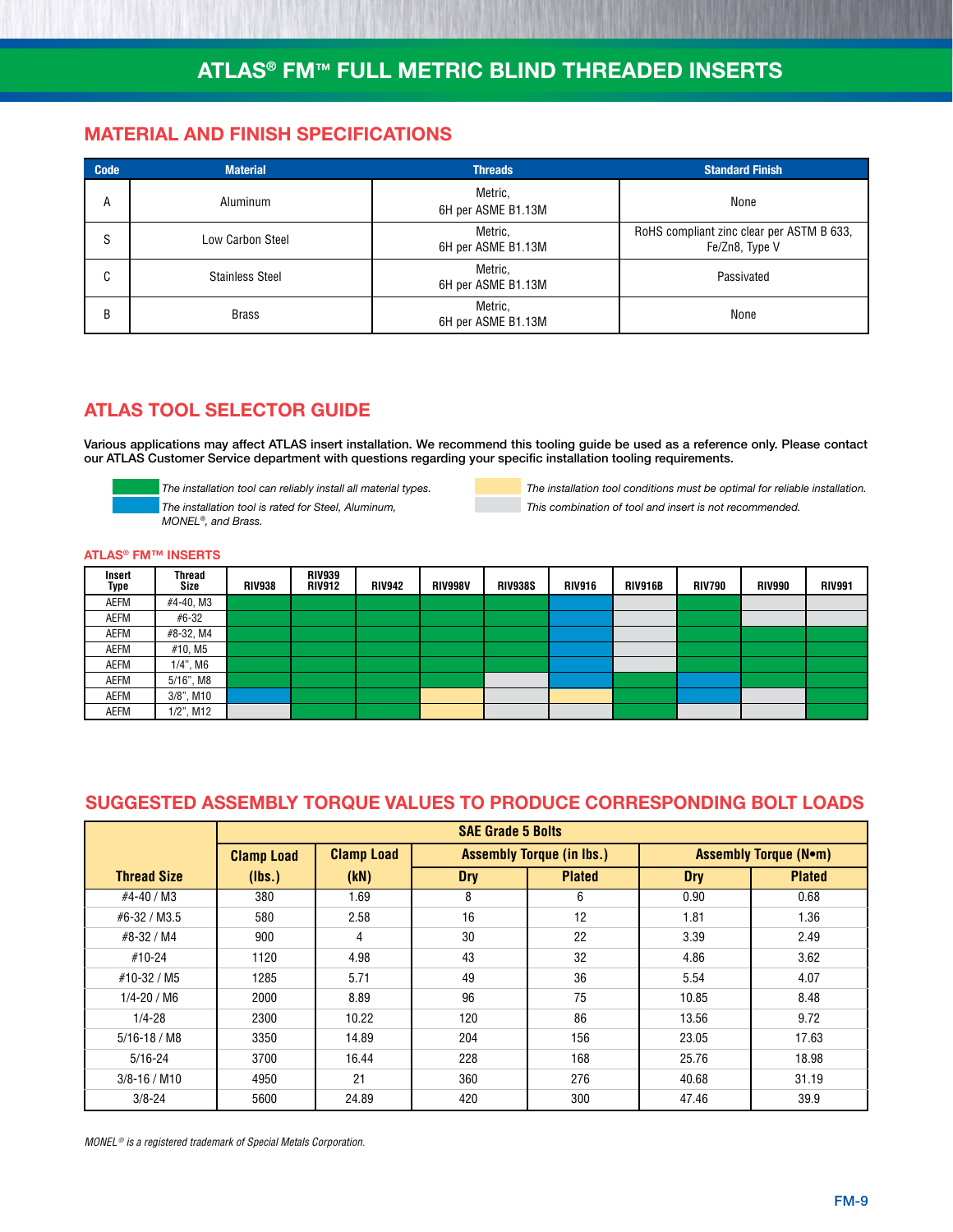### **INSTALLATION TOOLS**

*For more information visit www.pemnet.com/fastening\_products/atlas/tools.html*

### **ATLAS® RIV938 PULL-TO-PRESSURE TOOL**

The pressure controlled installation of the ATLAS® RIV938 pull-to-pressure tool assures consistent installations and improves mandrel life.

- Pressure controlled setting allows the installation of the same insert into various material thickness without any adjustment of the tool.
- Pull-to-pressure feature extends mandrel life.
- Mandrel is a hardened socket head cap screw which is easy to replace when necessary.
- The auto-reverse feature after installation increases production rate.
- Eliminates over installing and double installing ensuring fastener thread integrity.

RIV938 (4143400 tool only) - nose pieces sold separately.

RIV938-MT (metric kit) - includes a gun and tooling to install thread sizes M4 through M10.

| <b>Tool Specifications</b>                                              |                       |           |          |                                  |                                          |                       |
|-------------------------------------------------------------------------|-----------------------|-----------|----------|----------------------------------|------------------------------------------|-----------------------|
| <b>Thread Sizes</b>                                                     | Weight <sup>(1)</sup> | Air $(2)$ | Air Use  | <b>Minimum</b><br>Hose Size I.D. | <b>Max. Axial</b><br><b>Pulling Load</b> | Max.<br><b>Stroke</b> |
| M3 to M10 (female threaded inserts)<br>M4 to M8 (male threaded inserts) | $1.8$ kg.             | 6 BAR     | 5 liters | $9.5 \text{ mm}$                 | 19 kN @ 6 BAR   6.5 mm                   |                       |

*(1) With nose piece.*<br>(2) Dynamic air pressure for unified tool is 70 to 100 PSI and 5 to 7 BAR for the metric tool. Do not exceed these values or tool can **series** *be damaged. The use of a pressure regulator is recommended.*

#### **METRIC NOSE ASSEMBLY PART NUMBERS**

| <b>Thread</b><br><b>Size</b> | Part No. For<br><b>Complete Insert</b><br><b>Nose Assembly</b> | Part No. For<br><b>Complete Stud</b><br><b>Nose Assembly</b> |  |  |  |
|------------------------------|----------------------------------------------------------------|--------------------------------------------------------------|--|--|--|
| M3                           | 3441100                                                        |                                                              |  |  |  |
| M4                           | 3441200                                                        | 3442300                                                      |  |  |  |
| M5                           | 3441300                                                        | 3442400                                                      |  |  |  |
| M6                           | 3441400                                                        | 3442500                                                      |  |  |  |
| M8                           | 3441500                                                        | 3442600                                                      |  |  |  |
| M <sub>10</sub>              | 3441600                                                        |                                                              |  |  |  |



### **ATLAS® RIV939 POWERFUL PULL-TO-PRESSURE TOOL FOR RIVET NUTS UP TO M12**

The pressure controlled setting of the ATLAS® RIV939 pull-to-pressure tool allows the installation of the same insert into various metal thickness without any adjustment of the tool. The pull-to-pressure feature extends mandril life.



**Installs ATLAS® Stud Series**

### **ATLAS® RIV938S SMALL, LIGHTWEIGHT PULL-TO-PRESSURE TOOL**

The pressure controlled installation of the ATLAS® RIV938S pull-to-pressure tool assures consistent installations and improves mandrel life.





<mark>ATLAS®</mark><br>ATLAS® Stud<br>Seri∽<sup>Stud</sup>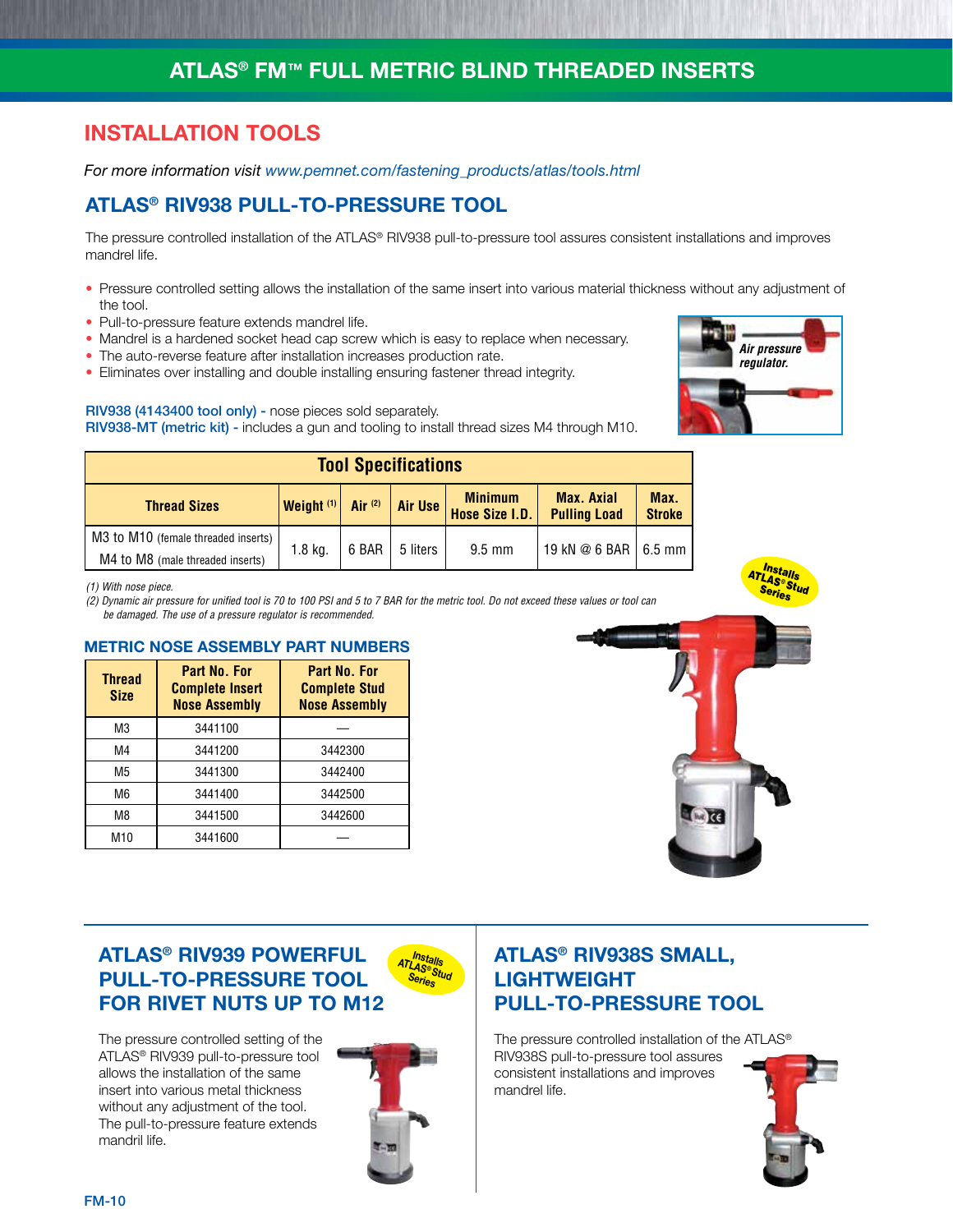### **ATLAS® RIV949 VERTICAL Installs ATLAS® Stud HYDROPNEUMATIC TOOL**

The RIV949 is a pull-to-pressure or stroke tool. One pull is enough to start the automatic stroke. When hung on a balancer, this innovative tool makes vertical applications quicker and easier.



### **ATLAS® RIV942 PULL-TO-PRESSURE OR STROKE TOOL**

The RIV942 spin-pull tool can easily install ATLAS SpinTite® and MaxTite® fasteners. The tool has two different systems of regulation, pressure or stroke, for installing inserts. **Installs**



### **ATLAS® RIV916 PULL-TO-STROKE TOOL FOR PLUS+TITE® INSERTS**

The RIV916 tool is designed with a long stroke to easily install ATLAS straight shank and pre-bulbed Plus+Tite® fasteners.



### **ATLAS® RIV790 14.4V LITHIUM BATTERY OPERATED TOOL**

**ATLAS® RIV912 PULL-TO-STROKE** 

**Installs ATLAS® Stud Series**

**Installs ATLAS® Stud Series**

**SPIN-PULL TOOL**

The RIV912 spin-pull tool provides powerful spin/pull action to easily install ATLAS MaxTite® fasteners.

The RIV790 tool can install inserts from #4-40 to 3/8" and M3 to M10 thread sizes.



### **ATLAS® RIV990 HEXCUTTER TOOL FOR HEXAGONAL HOLES UP TO M8**

The RIV990 tool is used to transform round holes to hexagonal holes.



## **ATLAS® RIV991 HEXCUTTER TOOL FOR HEXAGONAL HOLES UP TO M12**

The RIV991 tool is used to transform round holes to hexagonal holes.



### **ATLAS® RIV901 HAND TOOL**

- Unified kit includes tooling to install #6-32, #8-32, #10-32 and 1/4-20 rivet nuts.
- Metric kit includes tooling to install M3, M4, M5 and M6 rivet nuts.



### **ATLAS® RIV903 HAND TOOL**

- Unified kit includes tooling to install #6-32, #8-32, #10-32, 1/4-20, and 5/16-16 rivet nuts
- Metric kit includes tooling to install M3, M4, M5, M6, M8 and M10 rivet nuts.



### **ATLAS® RIV905 HYDRAULIC HAND TOOL**

• Simple to operate and easy to handle.



**ATLAS® RIV998V PNEUMATIC** 

**PULL-TO-STROKE TOOL**

The pressure controlled installation of the ATLAS® RIV938S pull-to-pressure tool assures consistent installations and

improves mandrel life.